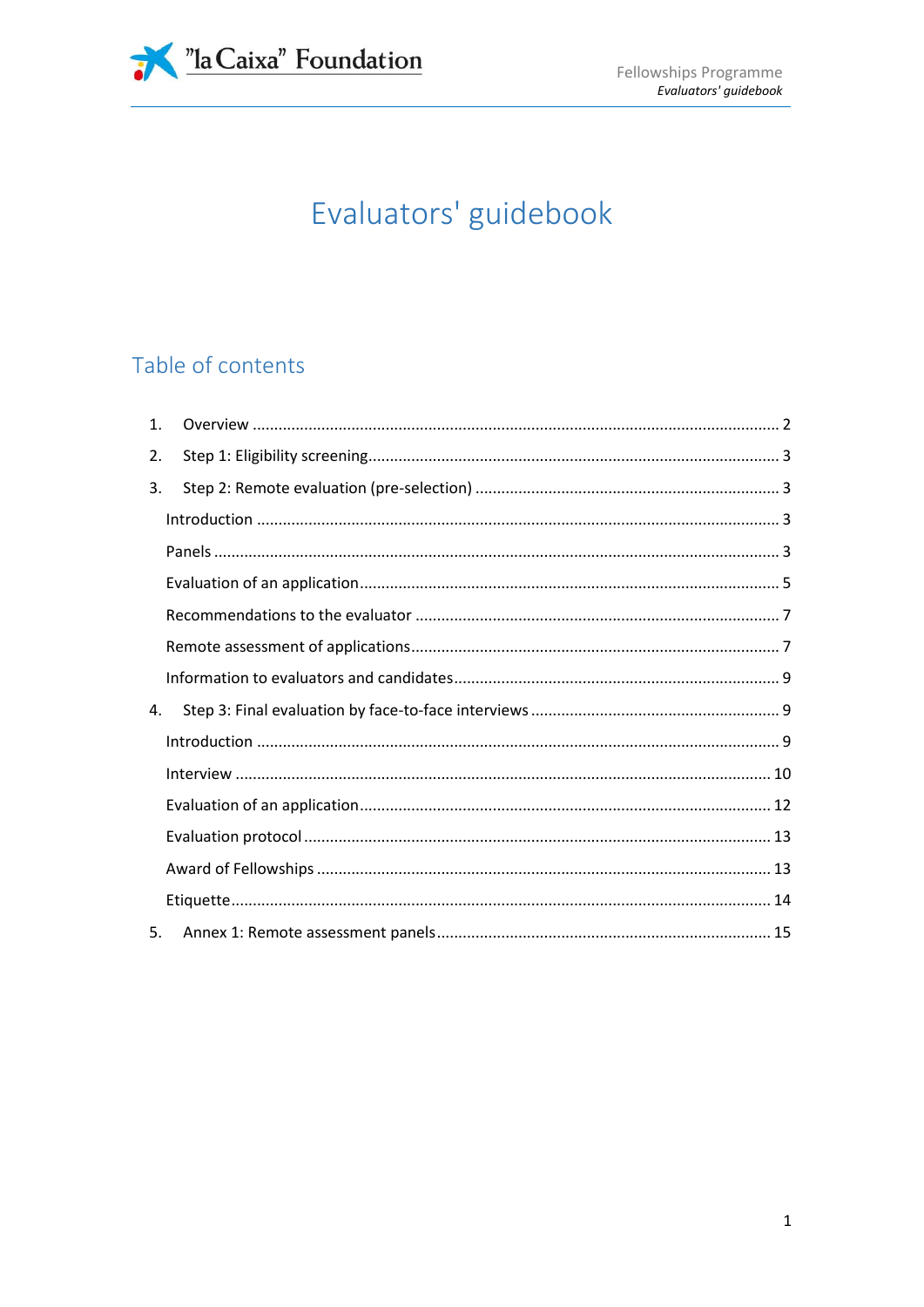# <span id="page-1-0"></span>1. Overview

The purpose of this guidebook is to show how the candidate assessment process for a postgraduate fellowship from "la Caixa" Foundation functions and present the guidelines and evaluation criteria to be followed to score a fellowship application.

"la Caixa" Foundation has established that the following principles should govern all assessment processes for its post-graduate fellowships programmes:

- TRANSPARENCY. Candidates as well as evaluators and the general public have access to the basic principles that govern the process of evaluating and selecting candidates and procedures followed for that purpose. In addition, candidates receive timely information on the status of the application at each stage of the process and, where appropriate, feedback on the outcome of the evaluation of their application.
- EQUITY. Applications are evaluated based only on the merits candidates have accredited in relation to the aspects evaluated in each stage of the process without taking into consideration any other factor. All candidates are treated equally and according to the same evaluation criteria. All candidates must pass an assessment process conducted by expert, independent evaluators.
- EFFICIENCY. The "la Caixa" Foundation Fellowships Programme is characterised by the thoroughness with which the candidate assessment process is conducted and rigour in complying with the stipulated procedures. Punctuality in meeting deadlines, which are published, and hence, known by applicants, is of the utmost importance. The system has been designed in such a way that evaluators can have sufficient time to perform their scoring with quality standards.
- QUALITY. "la Caixa" Foundation fellowships are merit fellowships and, thus, are granted solely based on the criteria of academic or professional quality. Assessment of candidates is the most important element of the entire process. For this reason, and to ensure the adequacy of the evaluators, they are appointed in accordance with both their previous experience in this type of evaluation processes and their merits. They are accredited according to conventional formulas for measuring academic and/or scientific productivity.

The evaluation and selection of applications is carried out taking into consideration the recommendations of the European Science Foundation published in the *Peer Review Guide*.

The assessment process of an application is comprised of three steps:

1. **Eligibility screening:** The "la Caixa" Foundation Fellowships Programme examines all applications received and rejects those that do not meet the criteria published in the call guidelines.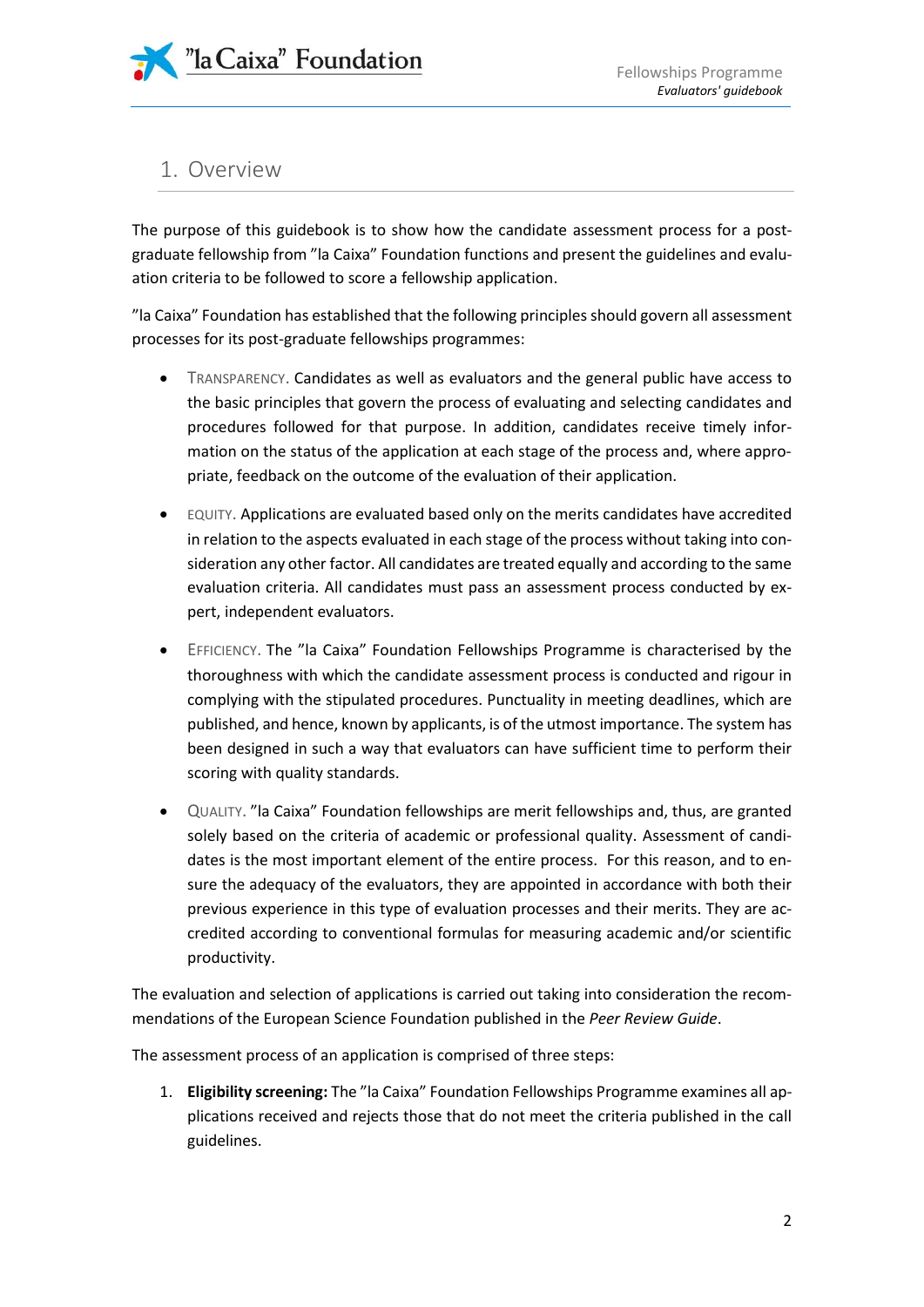"la Caixa" Foundation

- 2. **Remote evaluation (pre-selection):** Each eligible application is sent to an evaluation panel composed of at least two evaluators with experience in the discipline of the application and with a solid CV of publications and/or contributions in the said area. Applications receiving the highest scores in each panel will be submitted for the following stage.
- 3. **Final evaluation (selection) by face-to-face interviews:** Applicants whose applications have passed the remote assessment will be invited to a face-to-face assessment interview before a multidisciplinary committee, composed of evaluators with extensive experience in peer review assessment processes.

# <span id="page-2-0"></span>2. Step 1: Eligibility screening

The administrative office of the "la Caixa" Foundation Fellowships Programmes checks, for each call and programme, the suitability of the applications submitted within established deadlines. In particular, this office ensures that requests sent to the evaluators are eligible in regard to:

- Compliance with the formal requisites of the call (nationality, required documentation, academic situation, etc.)
- Accreditation of prior studies to enter post-graduate programmes.
- Level of knowledge of a foreign language.
- Type of studies and centre of destination.

Therefore, the evaluators must consider as formally eligible all applications submitted to them for examination and scoring.

# <span id="page-2-1"></span>3. Step 2: Remote evaluation (pre-selection)

#### <span id="page-2-2"></span>**INTRODUCTION**

Applications that meet the requirements of the call and, therefore, pass the eligibility examination are submitted to evaluation panels comprised of independent evaluators.

The panels are formed according to fields of discipline. Applications are assigned to the corresponding panels in response to the applicant's choice, expressed in their application. The list of fields of discipline can be found in Annex 1 of this document.

### <span id="page-2-3"></span>PANELS

The panels are formed from the database of evaluators maintained by the "la Caixa" Foundation Fellowships Programme Office. These evaluators have both expressed their willingness to be part of the evaluation panels as well as their adequacy in the disciplinary field to which they are assigned.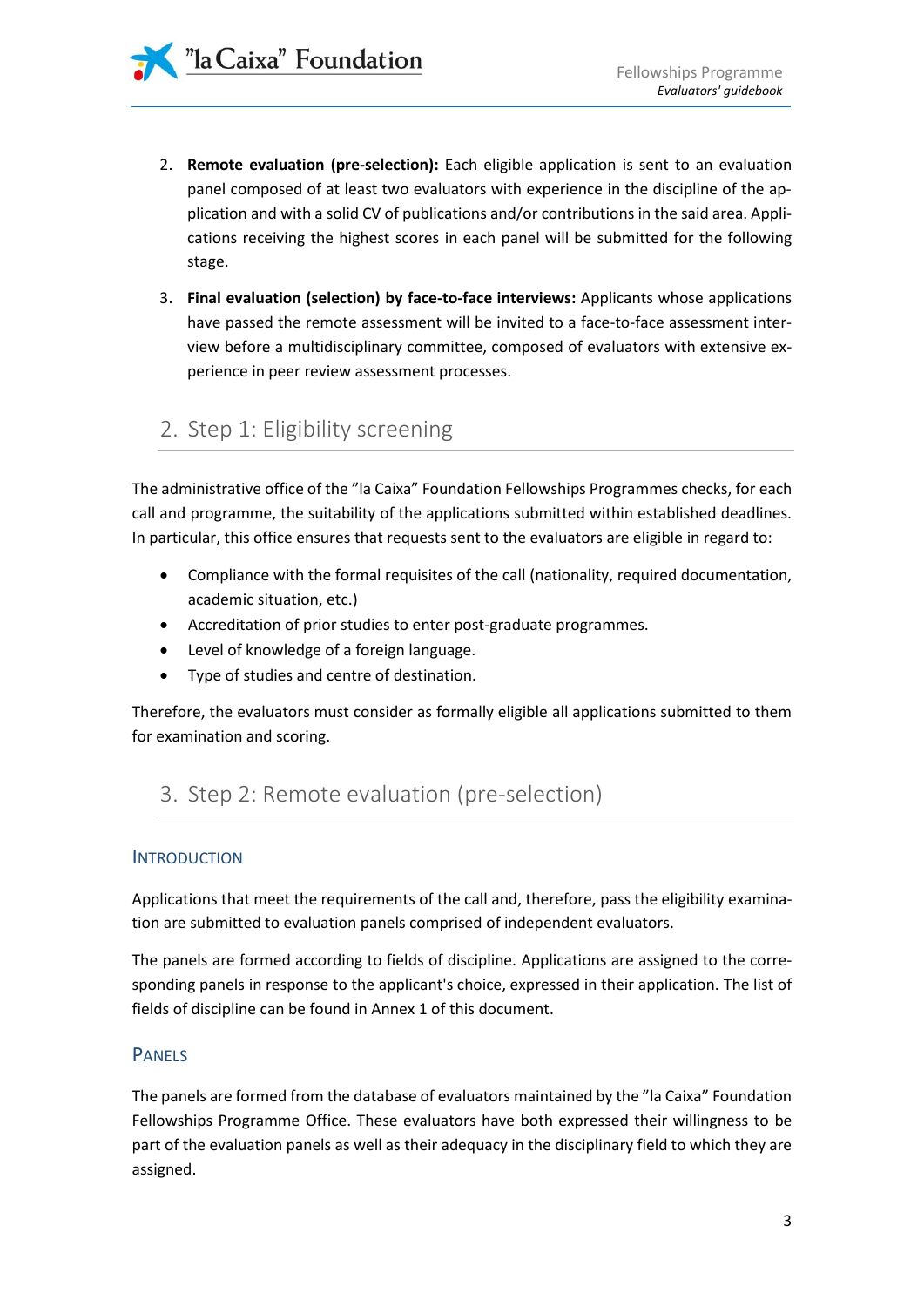The organisation of the programme follows a suitable rotation of evaluators that are part of the assessment panels each year. In general, and for a six-year period, the same evaluator may not participate in more than three calls (each call corresponds to one year).

Similarly, the Programme Office will ensure that at least one third of the pool of evaluators who participated in the previous call's assessment process is renewed annually.

Panels will be composed in accordance with criteria of scientific competence and diversity. As far as possible, gender parity and diversity of origin, both geographical and academic, will be intended. In the same manner, the diversity of types of institutions to which evaluators belong, will also be promoted. A balance will be sought between universities, research centres and, where appropriate, representatives from professional sectors. Participation of former "la Caixa" Foundation fellows will especially be promoted, provided they can accredit the levels of knowledge and experience required to be part of the assessment panels.

Evaluators involved in the remote assessment process sign an agreement with "la Caixa" Foundation by which they undertake to maintain the confidentiality of applications examined. Similarly, these evaluators undertake not to make any other use of the information they are provided with other than that which corresponds to the examination and evaluation of the applications.

To guarantee that evaluators can score the applications free from pressure and with maximum independence, the composition of the evaluation panels is, in no case, made public as long as evaluation processes are open. However, once the fellowships of all programmes in the same call have been awarded, the complete list of evaluators (by name and surname, position and institution they belong to) who have intervened in the assessment process is published on the "la Caixa" Foundation website, without specifying in which part of the process they have been involved or on which selection panel they have taken part.

#### *Aggregation or disaggregation of panels*

To ensure that evaluators involved in the remote assessment process of candidates are not required to score an inordinate number of applications, the process for forming panels takes into consideration aggregation or disaggregation of disciplinary groups to which candidates have preassigned their applications.

Thus, it has been established that a disaggregation process is activated when, for the same programme, self-assigned candidates within the same discipline exceed a certain number. Thus, the process ensures that evaluators do not receive more than the maximum number of applications that have been established.

Similarly, when the number of applications assigned to the same discipline is very low, the remote assessment procedure includes the possibility to add to the same panel applications from different disciplines, provided there is a certain affinity and/or proximity between them.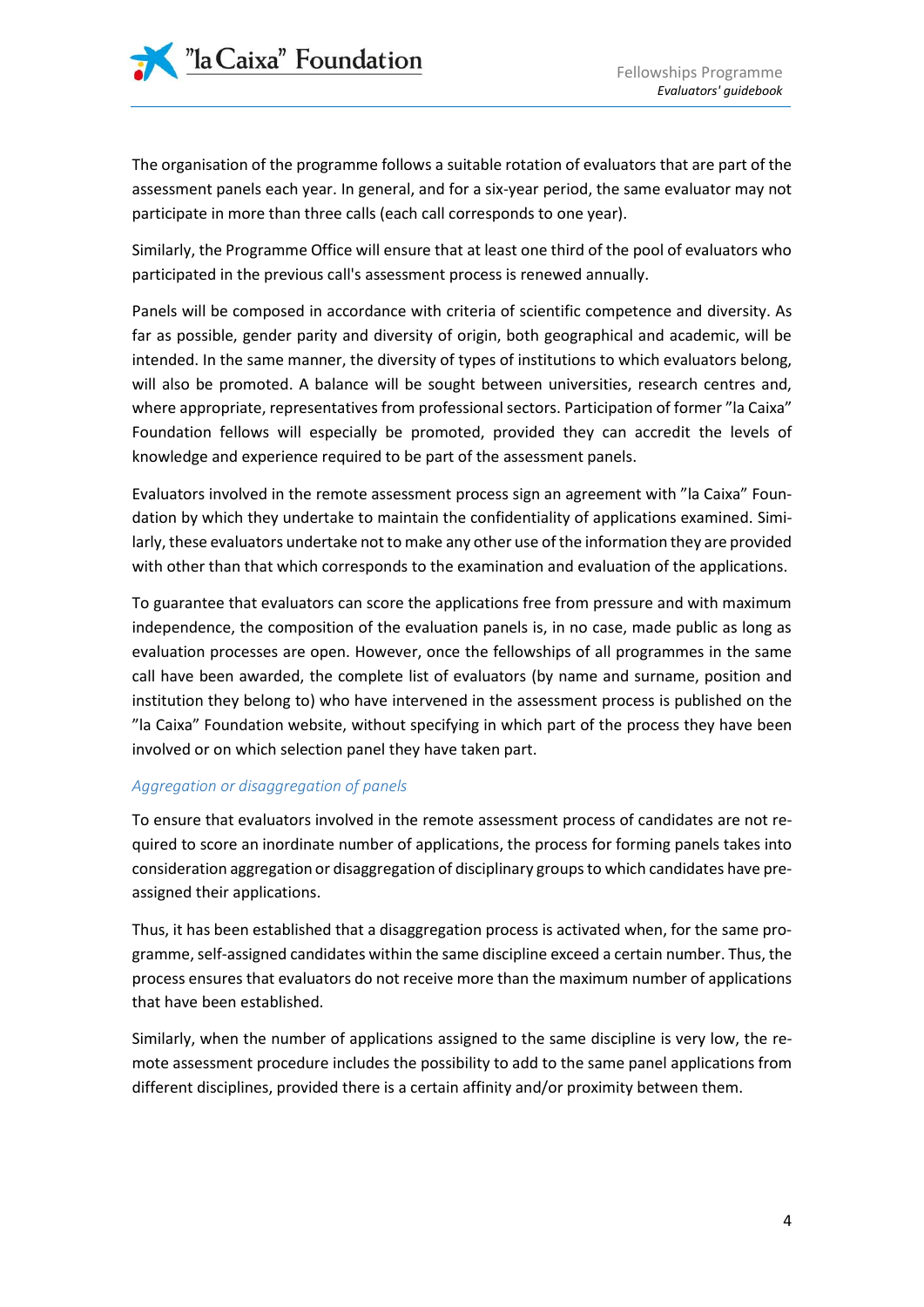

### <span id="page-4-0"></span>EVALUATION OF AN APPLICATION

Each application is assigned to an evaluation panel consisting of at least two evaluators trained in the candidate's discipline or in a closely related area. These evaluators independently review each of the applications, without there being contact or discussion between them.

The remote assessment process is performed via an online platform specifically designed for this purpose.

When the remote assessment process opens, evaluators are provided with passwords that give them access to the information and documentation for each of the applications assigned to the panel to which they belong.

Evaluation of an application is comprised of three parts:

- a) The scoring of each aspect for which evaluation is required.
- b) Indication of the level of familiarity with the subject evaluated.
- c) Rationale for the scores.

#### *a) The scoring of the aspects for which evaluation is required*

Evaluators who conduct the examination and the scoring of applications in the remote assessment process must score the applications under the following three criteria:

- 1. Qualifications and Curriculum (50%): the candidate's scores, considering, in particular, their relative position within their graduating class (if this information is available) and the academic and/or professional curriculum in relation to the stage of their career they are in and the opportunities, in this respect, they may have had.
- 2. Motivation and Statement of Purpose (30%): the excellence of the statement of purpose submitted, considering its originality, innovative nature and its potential impact and the quality and suitability of the chosen institution and the academic merits of the thesis supervisor, if applicable.
- 3. Reference letters (20%): the reference letters received in support of the candidate, taking into account both the specificity of their content regarding the candidate's statement of purpose, as well as the profile of the people who write them.

Each of these aspects receive a different weighting and is scored according to a scale containing the following eight values:

- Exceptional
- Excellent
- Very Good
- Good
- Normal
- Mediocre
- Poor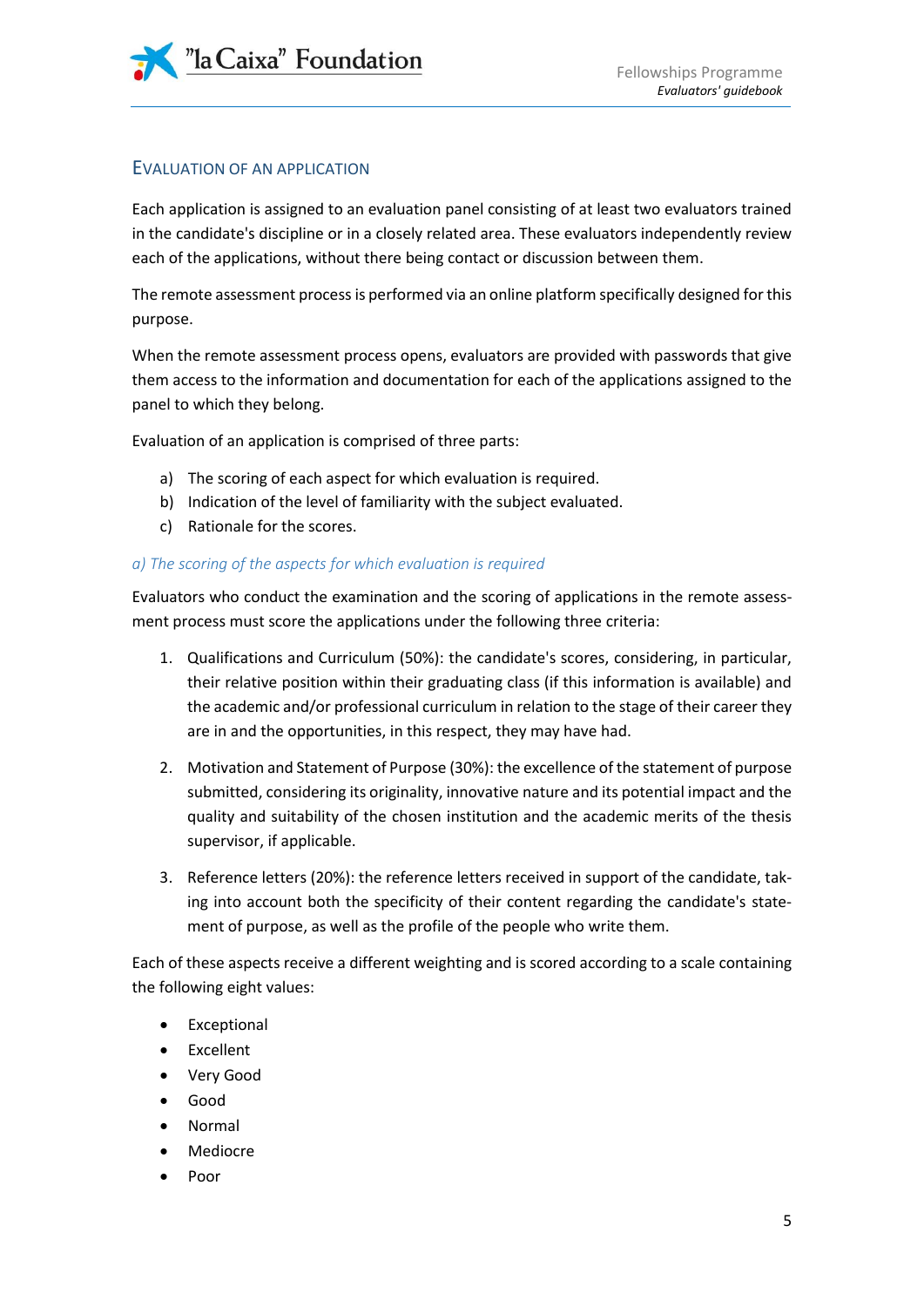

Very poor

Each one of these values corresponds to a score that ranges from 1 (very poor) to 8 (exceptional). A final grade is reached by adding the scores assigned to each criterion, taking into account as well the weight assigned by each evaluator to each criterion.

In addition, a qualitative score of some additional aspects must also be given. This scoring will be shown to the evaluators who are part of the assessment committees and, if necessary, will be used to break a draw between candidates with the same score.

Applications are evaluated in the remote assessment process based on a two-stage procedure.

#### Stage 1: scoring

In this first stage, evaluators complete their scores for each application and, once all the applications assigned to them have been reviewed and scored, they are submitted to the "la Caixa" Fellowships Programme Office.

#### Stage 2: review

The system monitors the consistency of evaluations between evaluators who examine and score the same applications, and also take into account the mean of each evaluator's score for the total number of applications evaluated. If a significant deviation between the scores of evaluators occurs, a second review stage is activated.

In this stage, applications that show a significant deviation in scores are sent to evaluators again. Evaluators are advised of the existence of this deviation and are asked to review their qualifications if they consider it appropriate.

#### *b) Indication of the level of familiarity with the subject evaluated*

Evaluators should indicate, for each application examined, their level of familiarity with the discipline of the application.

When the level of familiarity expressed is not homogeneous among evaluators who score an application, each evaluator's score will, as appropriate, be overweighted or underweighted, so that the more expert the evaluator is, the greater impact this will have on the final grade for the application.

In any case, evaluators should take into account that applications examined correspond to early stages of scientific and/or professional careers, which is why the scope of the concept of "familiarity" must be interpreted in a broad sense.

#### *c) Rationale for the scores*

Evaluators must give a rationale for each application with a short, concise written brief, which includes the reasoning behind their evaluation and overall impression given by the candidate.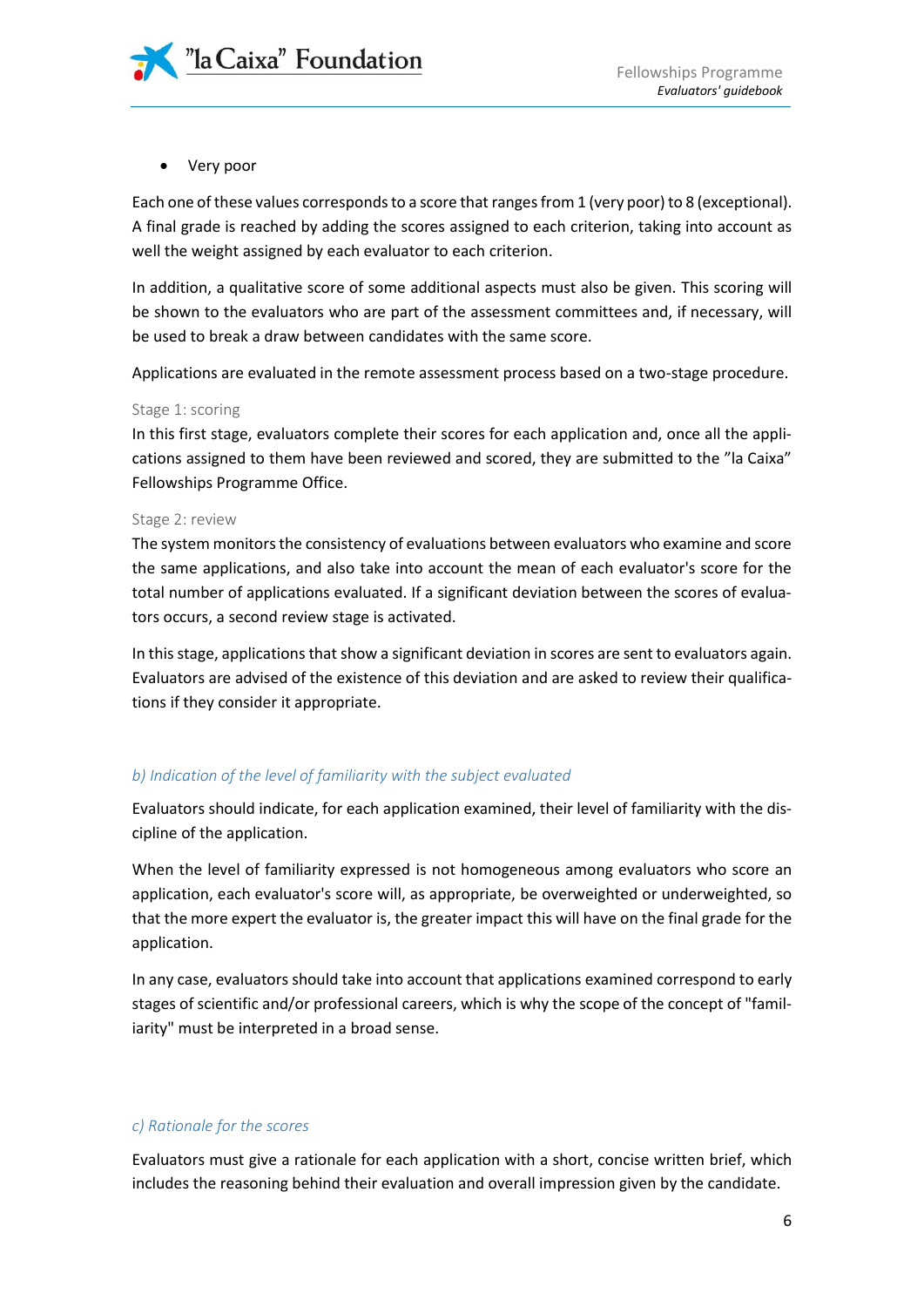The "la Caixa" Foundation Fellowships Programme Office will not review or filter any observations, which is why evaluators should be extremely careful with their wording and respectful of the candidate. In any case, comments should have a strictly professional tone and a constructive spirit.

In no case should comments:

- Give information about the identity of the evaluator.
- Contain offensive, discriminatory or improper statements.
- Not correspond or be inconsistent with the numerical score.
- Improperly justify the numerical evaluation.

These comments will be accessible to members of the assessment committee, together with the overall aggregate score of the application.

#### <span id="page-6-0"></span>RECOMMENDATIONS TO THE EVALUATOR

- Before starting to evaluate an application, the best practice is for evaluators to familiarise themselves with the evaluation criteria and how the process functions in general.
- Before starting to score, evaluators should examine a certain number of applications (between four and six) to get an idea of the information provided and the correspondence between the information contained in each application and the aspects scored in their evaluation.
- Furthermore, before assuming the evaluation is complete and sending the scores to the Programme Office, it is a good idea to review the first applications evaluated and check that there is in no bias in their scores.
- Evaluators should aim to evaluate applications in response to the cognitive context of each discipline. This means that applications must be evaluated according to the epistemological and methodological standards that prevail in the applicant's discipline.

#### <span id="page-6-1"></span>REMOTE ASSESSMENT OF APPLICATIONS

All remote assessment panels are grouped in large discipline-based committees. Depending on the size of the programme and the number of fellowships called, this grouping can be in one, two, three or four committees, as shown below: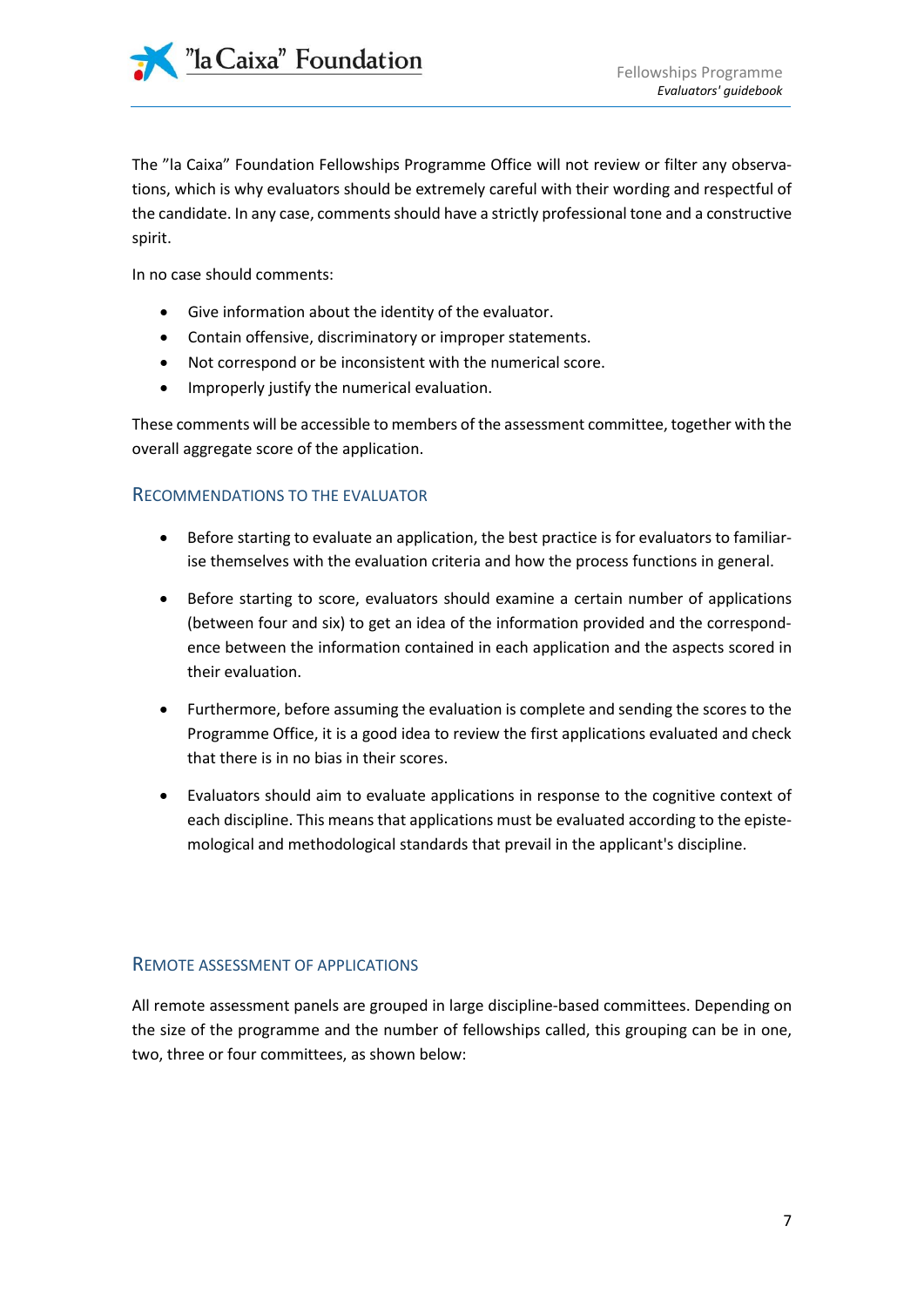

| <b>Committees</b> | <b>Disciplines</b>                   |                 |                                                             |                                                             |
|-------------------|--------------------------------------|-----------------|-------------------------------------------------------------|-------------------------------------------------------------|
| 1 committee       | All disciplines                      |                 |                                                             |                                                             |
| 2 committees      | Arts, Humanities and Social Sciences |                 |                                                             | Life Sciences, Applied Sciences, Experi-<br>mental Sciences |
| 3 committees      | Arts, Humanities and Social Sciences |                 | Life Sciences                                               | Physical Sciences,<br>Mathematics and<br>Engineering        |
|                   | Arts and<br><b>Humanities</b>        | Social Sciences | Life Sciences, Applied Sciences, Experi-<br>mental Sciences |                                                             |
| 4 committees      | Arts and<br><b>Humanities</b>        | Social Sciences | Life Sciences                                               | Physical Sciences,<br>Mathematics and<br>Engineering        |

Considering the score resulting from the aggregation and/or weighting of the scores assigned by the evaluators to each application, a ranking of candidates, sorted from the highest to lowest score is established in each remote assessment panel.

The "la Caixa" Foundation determines, through the Programme Office, a maximum number of assessable candidates for each committee. This number is broken down between the different panels grouped under the same committee, according to a criterion that combines proportional allocation for each panel with an overall rating from standard scores of all applications from the same committee. Thus, the number of applications that will advance to the next stage is obtained for each remote assessment panel.

Applications with a weighted and/or aggregated score lower than 5 points (equivalent to a "good" value) cannot move to the next stage, even if they are classified within the group of the best scores.

In the event of draws involving two or more applications located at the cut-off point, these will be resolved taking into account the priority assigned to the aspects evaluated, as well as the weighting according to the evaluator's level of familiarity, as follows:

| <b>Aspect evaluated</b>                                | Priority |
|--------------------------------------------------------|----------|
| Candidate's scores and curriculum                      |          |
| Excellence of the statement of purpose submitted       |          |
| Reference letters received in support of the candidate |          |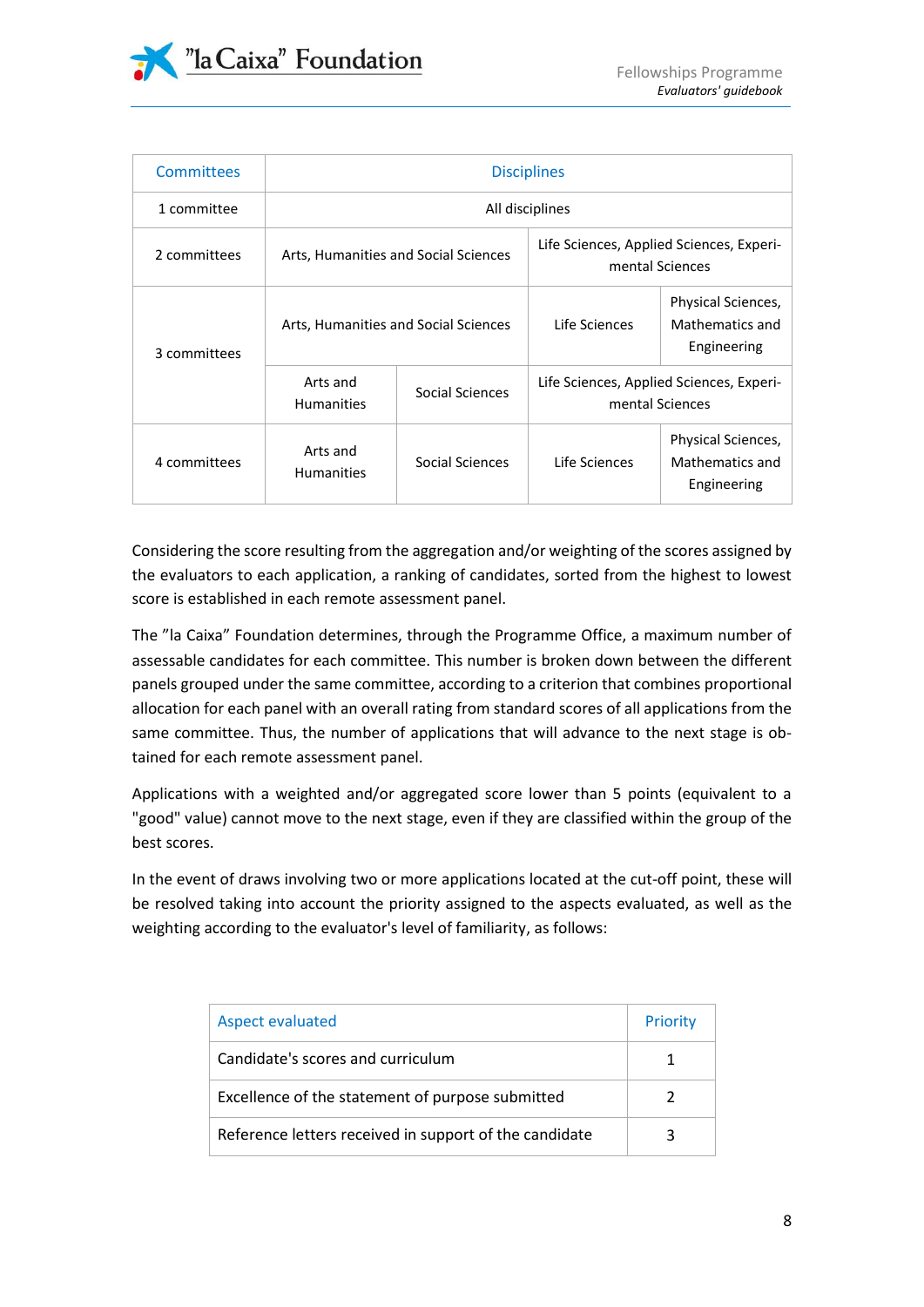

If there are still draws, they will be resolved by introducing, as another weighting factor, the qualitative mark given by each of the evaluators who have evaluated the applications with equal scores.

#### <span id="page-8-0"></span>INFORMATION TO EVALUATORS AND CANDIDATES

As discussed above, transparency is one of the core principles of the candidate assessment process of the "la Caixa" Foundation Fellowships Programme. For this reason, the Programme Office seeks to make as much information available as possible to the various stakeholders involved.

#### *Information to candidates*

When the candidate remote assessment process has finished, candidates receive information on the total number of submissions to the call; the total applications assigned to their remote assessment panel; the total number of candidates who pass on to the next stage and the total number of applications assigned to the same panel who, likewise, pass on to the next stage.

They are also informed of the score received by their application and the resulting classification of that score in the panel to which they were assigned.

Finally, candidates obtain information on the quartile in which their application is situated, for each aspect evaluated, in comparison to the rest of applications evaluated by the same panel.

#### *Information for remote assessment evaluators*

When the remote assessment process ends, each evaluator has, in turn, access to marks and comments from the rest of the experts of their panel for each application evaluated. Anonymity of all parties is maintained in all cases.

#### *Information to evaluators involved in the final face-to-face assessment interview*

Candidates who pass remote assessment progress to the last stage of the process, which is a personal interview before a multidisciplinary assessment committee.

Evaluators that take part in these committees will also have access to the scores and comments of the evaluators who, during the remote assessment, scored the applications. The anonymity of all parties is maintained in all cases.

# <span id="page-8-1"></span>4. Step 3: Final evaluation by face-to-face interviews

#### <span id="page-8-2"></span>**INTRODUCTION**

The last stage of the assessment process is a face-to-face interview in which the candidate has the opportunity to defend their statement of purpose before a multidisciplinary assessment committee.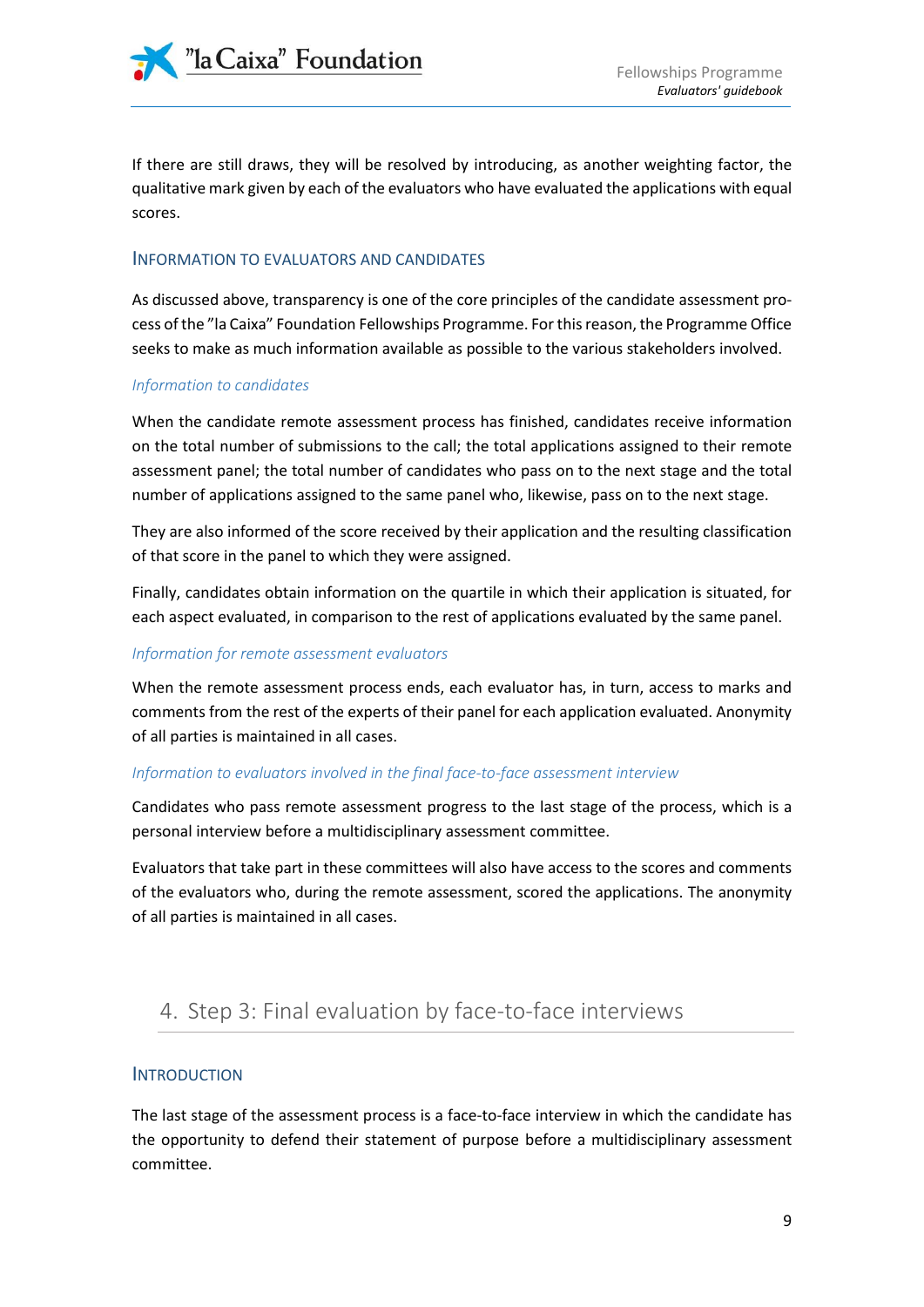The overall purpose of the interviews is to better evaluate the consistency and strength of the statements of purpose of candidates who passed the remote assessment process and the candidate's suitability according to programme objectives.

Typically, the interview lasts no more than 20 minutes and is carried out following this format:

- The "la Caixa" Foundation representative welcomes the candidate.
- The candidate presents, as briefly as possible (no more than two or three minutes) a summary of their statement of purpose.
- The members of the assessment committee ask whatever questions they consider appropriate to evaluate the excellence of the statement of purpose and the applicant as a whole.

#### <span id="page-9-0"></span>INTERVIEW

The representative of "la Caixa" Foundation will ensure that the interviews are carried out according to the planned schedule, so that the candidates are called in on time.

There are no specific guidelines on how to conduct an interview. It is the prerogative of the members of each face-to-face assessment committee to establish their own dynamics and tone, depth and scope of the questions asked to each candidate.

In general, the questions should be brief and it should be the candidate who holds the floor most of the time.

It is not necessary that all members of the face-to-face assessment committee ask the candidate questions, although it is advisable that questions are distributed evenly throughout the process.

#### *Preparation of the interview*

Evaluators receive information about the candidates who will be interviewed far enough in advance to prepare the interviews.

The Fellowships Programme Office will send passwords to each evaluator to log in to the computer platform that gives them access to the candidates' files, as well as the evaluations assigned and comments provided in the remote assessment process.

Committee members will also have information on the total number of applications submitted in the call; the total number of applications assigned to the remote assessment panel for each candidate and the total number of applications assigned to the panel of candidates who have passed on to the next stage.

They will also be informed of the aggregated score received by each application and the resulting classification of that score in the panel to which they were assigned.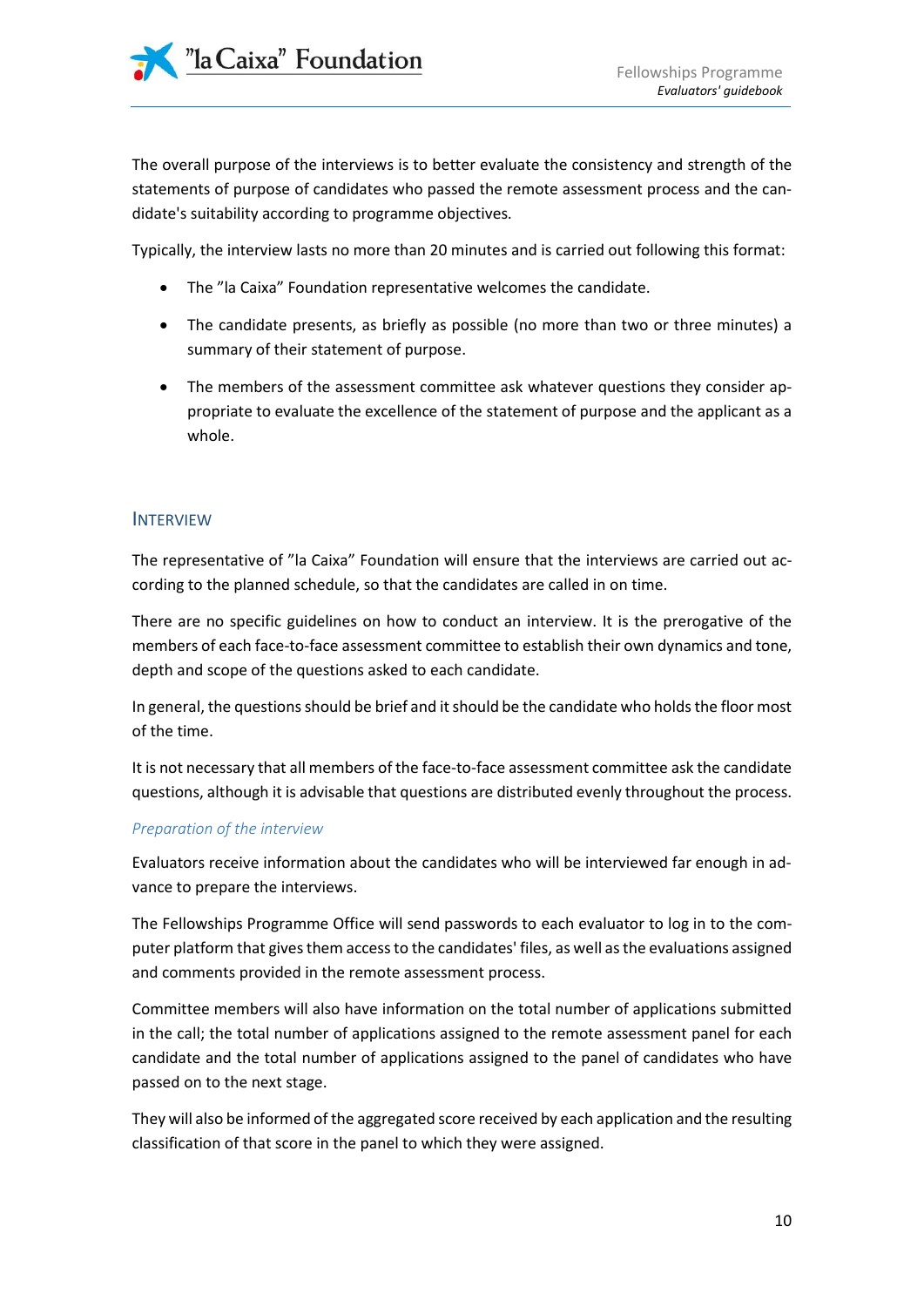

Evaluators should carefully consider the information contained in each application and prepare in advance a provisional list of questions for the candidates.

#### *Indication of the level of familiarity with the subject evaluated*

Evaluators should indicate, for each application examined, their level of familiarity with the discipline of the application.

When the level of familiarity expressed is not homogeneous among evaluators who score an application, each evaluator's score will, as appropriate, be overweighted or underweighted, so that the more expert the evaluator is, the greater impact this will have on the final grade for the application.

In any case, evaluators should take into account that applications examined correspond to early stages of scientific and/or professional careers, which is why the scope of the concept of "familiarity" must be interpreted in a broad sense.

#### *Recommendations to the evaluator*

- It is advisable to score interviews as they take place, although it is convenient to review the initial scores once a certain number of interviews have taken place (four to six), to adjust them considering the development of the evaluation.
- It is also useful to take notes on each interview, since they may be necessary later to remember the details of the applications the face-to-face assessment committee intends to discuss.
- If possible, conventional questions or those that candidates can typically expect should be avoided.
- On the other hand, it is advisable to ask questions that may lead to answers that may provide guidance on aspects to be evaluated in this stage (originality, methodological rigour, expository clarity, feasibility of the proposal and adaptation to the reality of the estimated impact, academic and professional curriculum regarding the stage of the career the candidate is in, etc.).
- Avoid dealing differently with those candidates whose statements are within the field of discipline with which the evaluator is more familiar. The depth and scope of the issues raised should be the same for all applicants interviewed.
- Avoid asking questions for which the applicant has already provided answers in their application.
- It is advisable, however, to ask questions that allow the information provided in the application to be treated more in depth, or clarify issues that, according to the evaluator, are not sufficiently explained in the documentation provided.
- At least part of the interview should be held in English (Depending on the programme, interviews will be held entirely in English)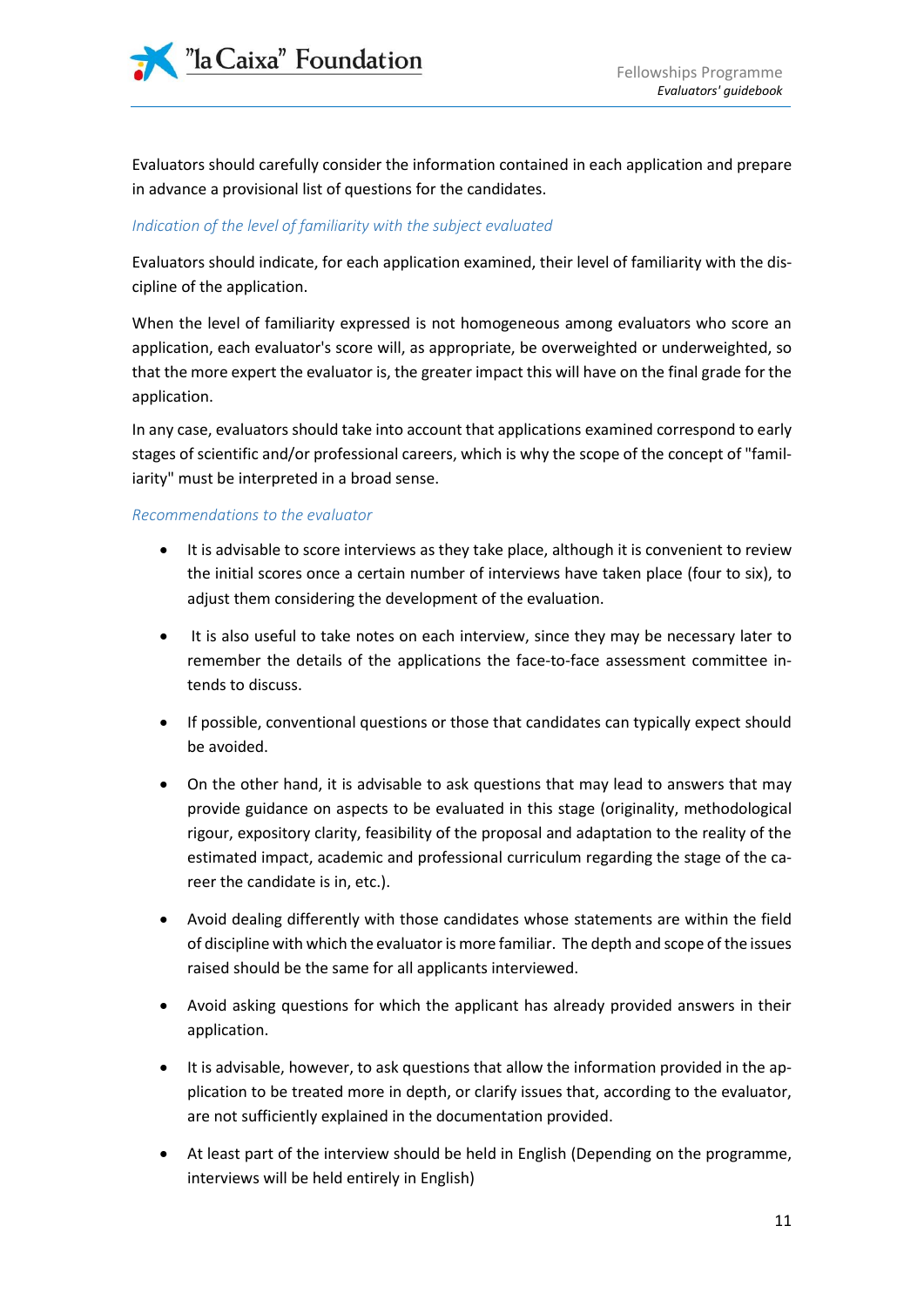### <span id="page-11-0"></span>EVALUATION OF AN APPLICATION

Evaluators who conduct the evaluation of applications in the face-to-face assessment process must score the following three aspects of an application:

- Candidate's potential (40%): the candidate's potential, paying particular attention to the candidate's interpersonal skills, such as clarity and consistency of discourse, ex pression of ideas, ability to present complex reasoning, teamwork, capacity for independent reasoning, originality, entrepreneurship and leadership will be evaluated.
- Motivation and Statement of purpose (30%): the impact of the candidate's statement of purpose, understood in its broadest sense:
	- o Capacity for this statement to contribute to transformation and improvement in areas such as the economy and the creation of wealth, society, culture, science, the quality of life of citizens, the environment or public policy.
	- o Potential impact of the grant on the candidate's studies, i.e. the scientific, social or economic opportunity cost if the candidate could not follow the proposed studies.
- Academic and Professional background (30%): the academic and professional background of the candidate in relation to the stage of the career they are in and opportunities, in this respect, they could have obtained.

Each of these aspects receives a different weighting and is scored according to a scale containing the evaluation concepts and the following scores:

| Qualification | Score |
|---------------|-------|
| Exceptional   | 8     |
| Excellent     | 7     |
| Very Good     | 6     |
| Good          | 5     |
| Normal        | 4     |
| Mediocre      | 3     |
| Poor          | 2     |
| Very poor     | 1     |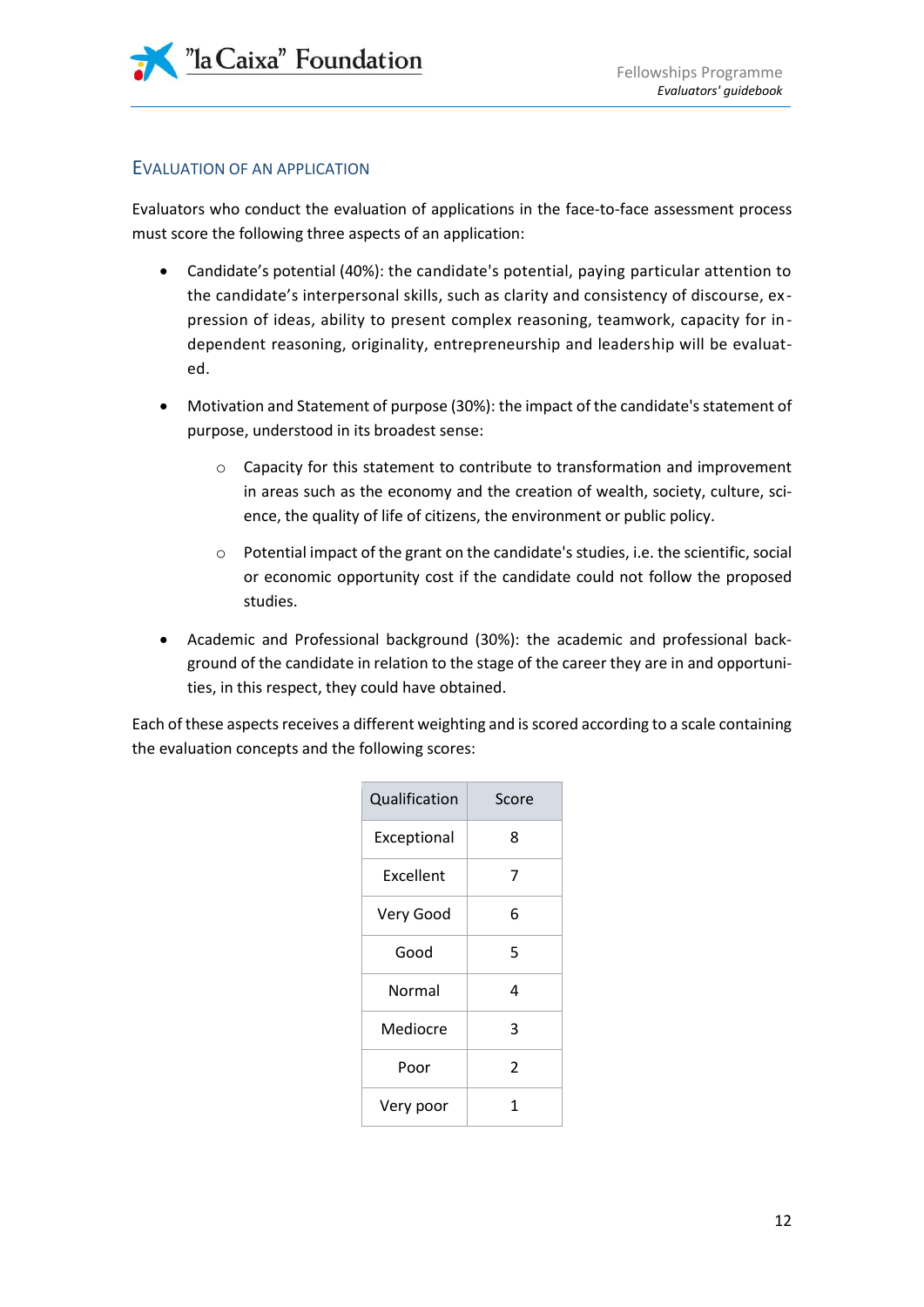### <span id="page-12-0"></span>EVALUATION PROTOCOL

At the end of each interview, evaluators should score each candidate, according to the aspects stated above.

Committees may not and should not jointly agree to scores as interviews progress. On the contrary, each member must individually assess candidates examined based on their own impressions arising from the interview.

After all the interviews are completed, committee members must inform the "la Caixa" Foundation representative of their scores for each candidate interviewed. A provisional classification list will result from these initial scoring, and it will be communicated to the committee members.

For a detailed description of the face-to-face assessment procedure at this stage of the process, please refer to the document *Face-to-face assessment procedures*.

#### *Aspects to take into account*

- The final list of candidates must be obtained without regard to any other aspect other than those explicitly established for evaluating an application.
- In this regard, chance factors may not be taken into consideration when determining the final list of candidates awarded a scholarship and, in particular, the following should be avoided:
	- o Considering geographical origin, or university of provenance, university or country of destination or any other aspects that cannot be linked to an assessment exclusively based on criteria of excellence.
	- o Any corporate bias, either to promote or penalise candidates that, in any manner, may be associated with committee members due to the field of their discipline, specific subject of the project, university of destination or provenance, etc.

### <span id="page-12-1"></span>AWARD OF FELLOWSHIPS

The "la Caixa" Foundation shall communicate, in an initial meeting with members from all committees that will be held before the first interview, the number of fellowships assigned to each committee and the number of candidates on the waiting list and their order.

The determination of the candidates awarded a fellowship for each committee will result from the classification obtained based on the scores assigned by each evaluator for each application. Only candidates with the highest scores in the rankings will be awarded a fellowship.

The members of each committee should express their agreement with the outcome of the process by signing a document that includes the final classification of the candidates evaluated and the corresponding award of fellowships and candidates on the waiting list.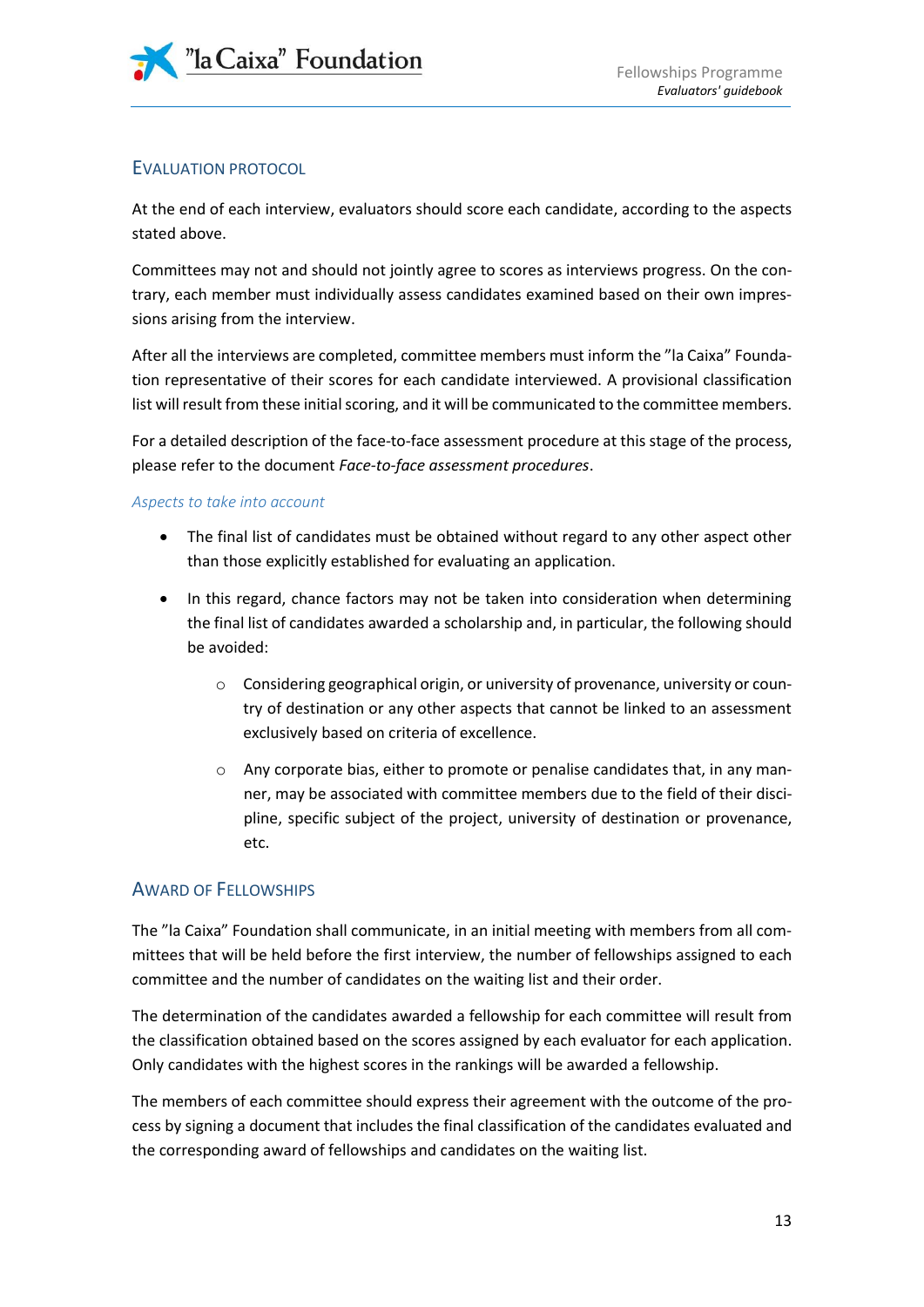It will not be possible to award fellowships to candidates who obtain an aggregate final score lower than 6. If a committee does not have enough candidates with the minimum score required to be eligible as fellowship holders, it will release the fellowships not awarded. These fellowships would then be reassigned by the "la Caixa" Foundation among the other committees.

If all committees consider the level of the candidates interviewed does not reach the minimum required for being awarded a fellowship, these fellowships will be declared void.

Committees that do not grant all the fellowships may not call on candidates on their waiting list.

### <span id="page-13-0"></span>**ETIQUETTE**

There is no protocol specifically established to conduct interviews or to ask questions. It is assumed that questions will be raised politely and with respect and that the process will be conducted within the limits commonly considered as reasonable and correct.

Keep in mind, however, that it is quite natural that candidates attend the assessment interview in a highly tense and sensitive state. It is, therefore, recommended that evaluators, at least in the opening minutes, establish a cordial atmosphere that encourages the candidate to relax.

At any rate, that does not mean evaluators should not ask difficult questions or lead candidates away from their comfort zone, provided it is considered necessary for a more effective evaluation.

The entire time reserved for the interview should be used.

Avoid mentioning the previous interview when a new candidate is entering the interview room, or giving any information about previous candidates or interviews.

Notes taken on other candidates or documents with their scores should also be kept out of reach of candidates.

Committee members should not, under any circumstance, inform candidates of their judgments regarding the statements of purpose discussed, nor suggest their qualification or predict the outcome of their application.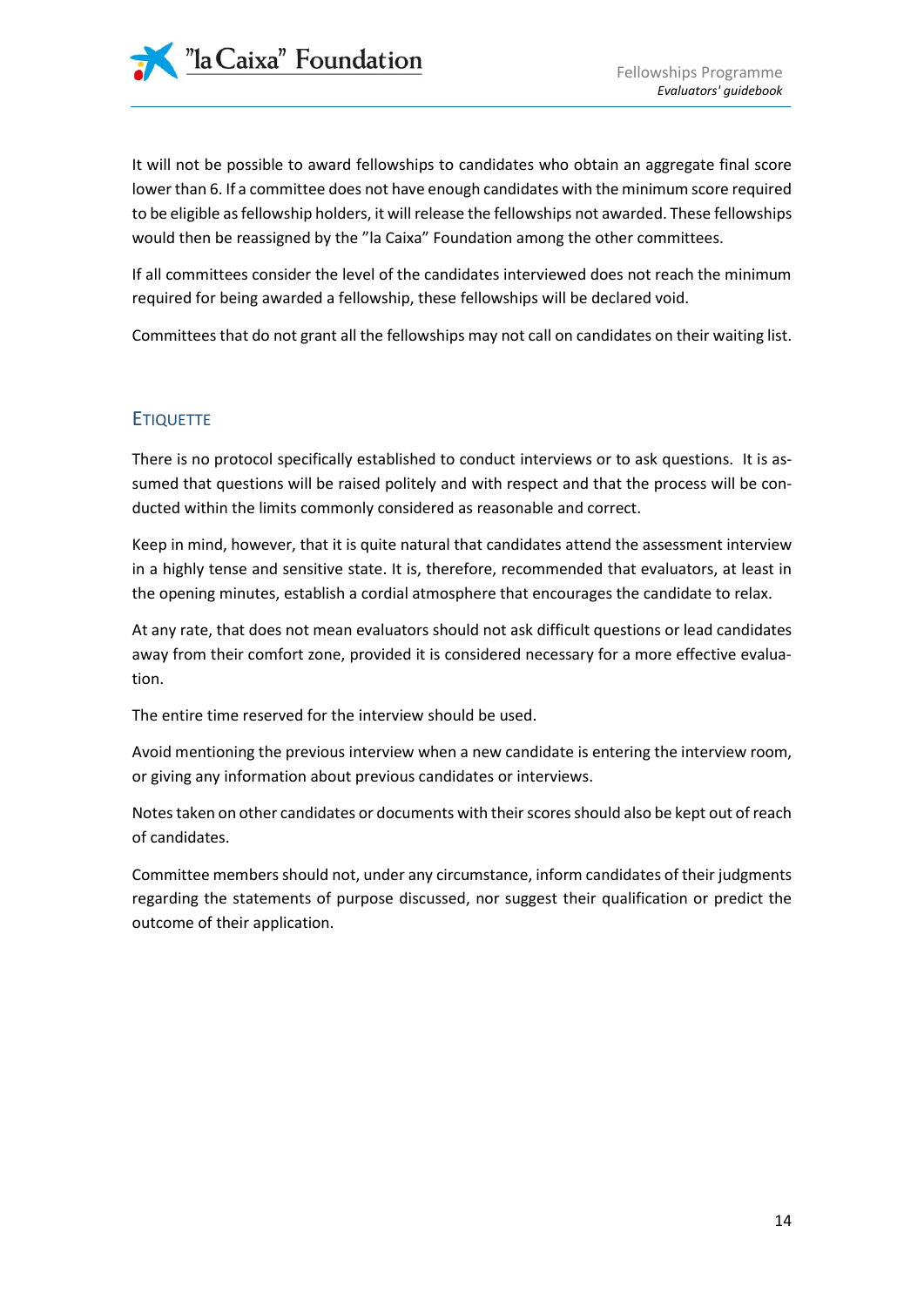

# <span id="page-14-0"></span>5. Annex 1: Remote assessment panels

| <b>Humanities and Arts Committee</b> |                                                                                                                               |  |
|--------------------------------------|-------------------------------------------------------------------------------------------------------------------------------|--|
| Remote assessment<br>panel           | <b>Disciplines</b>                                                                                                            |  |
| Humanities and Arts 1                | Languages, Linguistics, Philology, Translation and Interpretation                                                             |  |
| <b>Humanities and Arts 2</b>         | Architecture, Urban and Landscape Planning                                                                                    |  |
| Humanities and Arts 3                | Philosophy, Literary Studies, Gender Studies, Cultural Studies, Semiotics and<br>Communication Studies, Humanities in General |  |
| Humanities and Arts 4                | History, Archaeology, History of Art, Cultural Management                                                                     |  |
| Humanities and Arts 5                | <b>Plastic and Visual Arts</b>                                                                                                |  |
| Humanities and Arts 6                | Cinema and Audiovisual Communication (applied disciplines)                                                                    |  |
| Humanities and Arts 7                | <b>Music and Performing Arts</b>                                                                                              |  |
| <b>Humanities and Arts 8</b>         | Psychology (except Clinical) and Pedagogy                                                                                     |  |

| Social Sciences Committee     |                                                                  |  |
|-------------------------------|------------------------------------------------------------------|--|
| Remote<br>assessment<br>panel | <b>Disciplines</b>                                               |  |
| Social Sciences 1             | Sociology and Anthropology                                       |  |
| <b>Social Sciences 2</b>      | International Cooperation, Social Development and Change         |  |
| Social Sciences 3             | International Relations                                          |  |
| Social Sciences 4             | Political and Governmental Sciences, Geography, Regional Studies |  |
| Social Sciences 5             | Economics                                                        |  |
| Social Sciences 6             | <b>Businesses and Enterprises</b>                                |  |
| Social Sciences 7             | Law                                                              |  |
| Social Sciences 8             | Journalism                                                       |  |